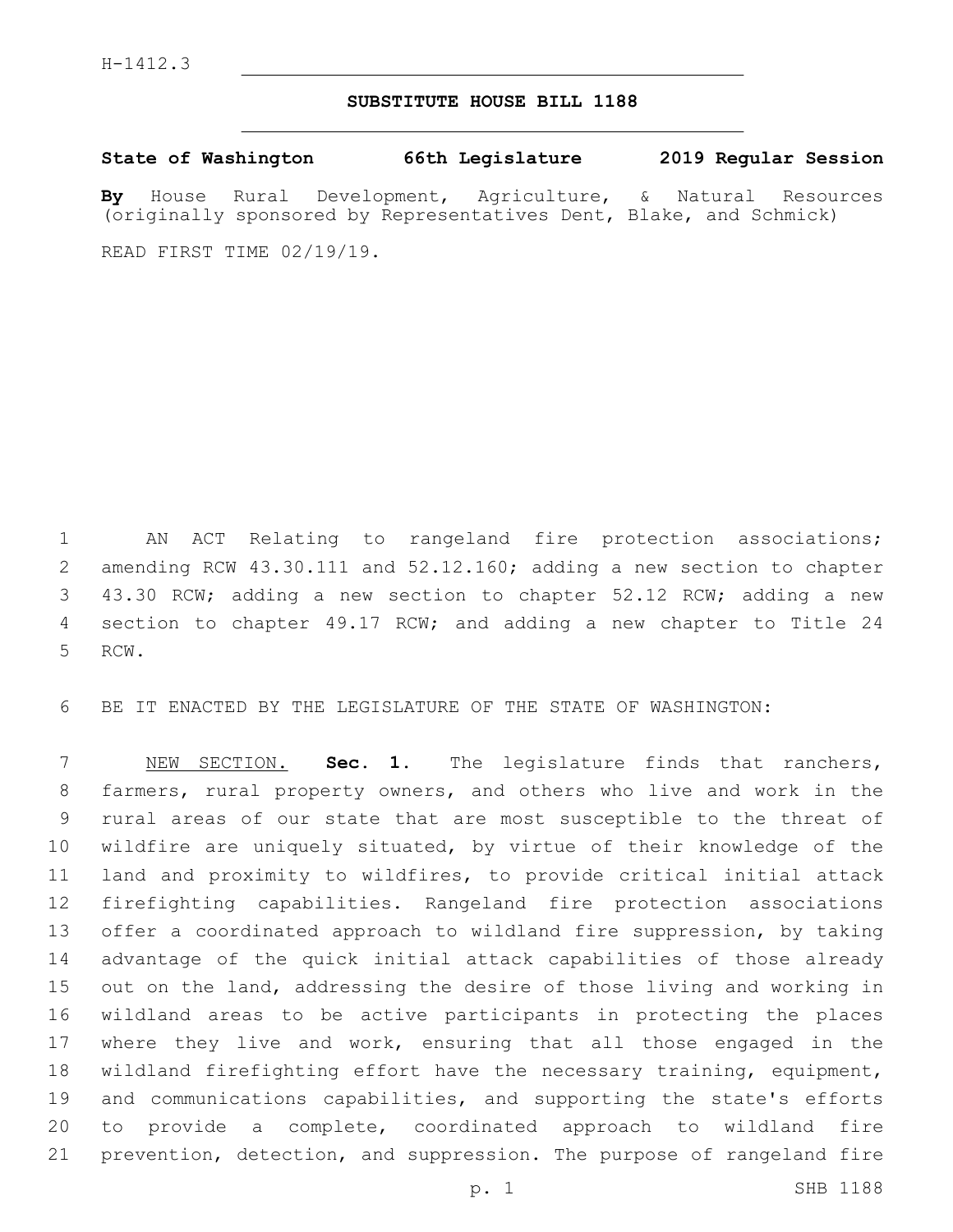protection associations is to augment, not supplant or displace, existing wildland firefighting operational structures and jurisdictions. In circumstances where the geographic range of a rangeland fire protection association is taking suppression action within the jurisdiction of a fire protection service agency, or of a fire protection jurisdiction, with responsibility for fire suppression on the land, the fire protection service agency, or fire protection jurisdiction, as appropriate, remains the lead fire 9 protection entity for that land.

 NEW SECTION. **Sec. 2.** The definitions in this section apply throughout this chapter unless the context clearly requires otherwise.

 (1) "Member" means an individual who has been appointed by a rangeland fire protection association to perform fire detection, 15 prevention, and suppression services.

 (2) "Rangeland fire protection association" means a nonprofit corporation or nonprofit unincorporated association that has entered into an agreement for the detection, prevention, or suppression of wildfires with any agency of the state of Washington or any fire 20 protection service agency.

 NEW SECTION. **Sec. 3.** (1) Persons engaged in the detection, prevention, and suppression of wildfires outside of the boundaries of 23 a local, regional, or state fire protection service agency may act together for mutual benefit of the members and their communities in nonprofit associations or unincorporated associations. Such an association shall include in its name "rangeland fire protection association." Such an association is authorized to enter into agreements with fire protection service agencies, as defined in RCW 29 52.12.160, for the detection, prevention, or suppression of wildfires.

 (2) The rangeland fire protection association shall identify the physical boundaries within which it will provide detection, prevention, and suppression of wildfire services and resources. The service boundaries of a rangeland fire protection association may be adjacent to department protected lands, as defined in RCW 76.04.005. The operations of a rangeland fire protection association may, on an occasional and temporary basis, extend beyond its boundaries and onto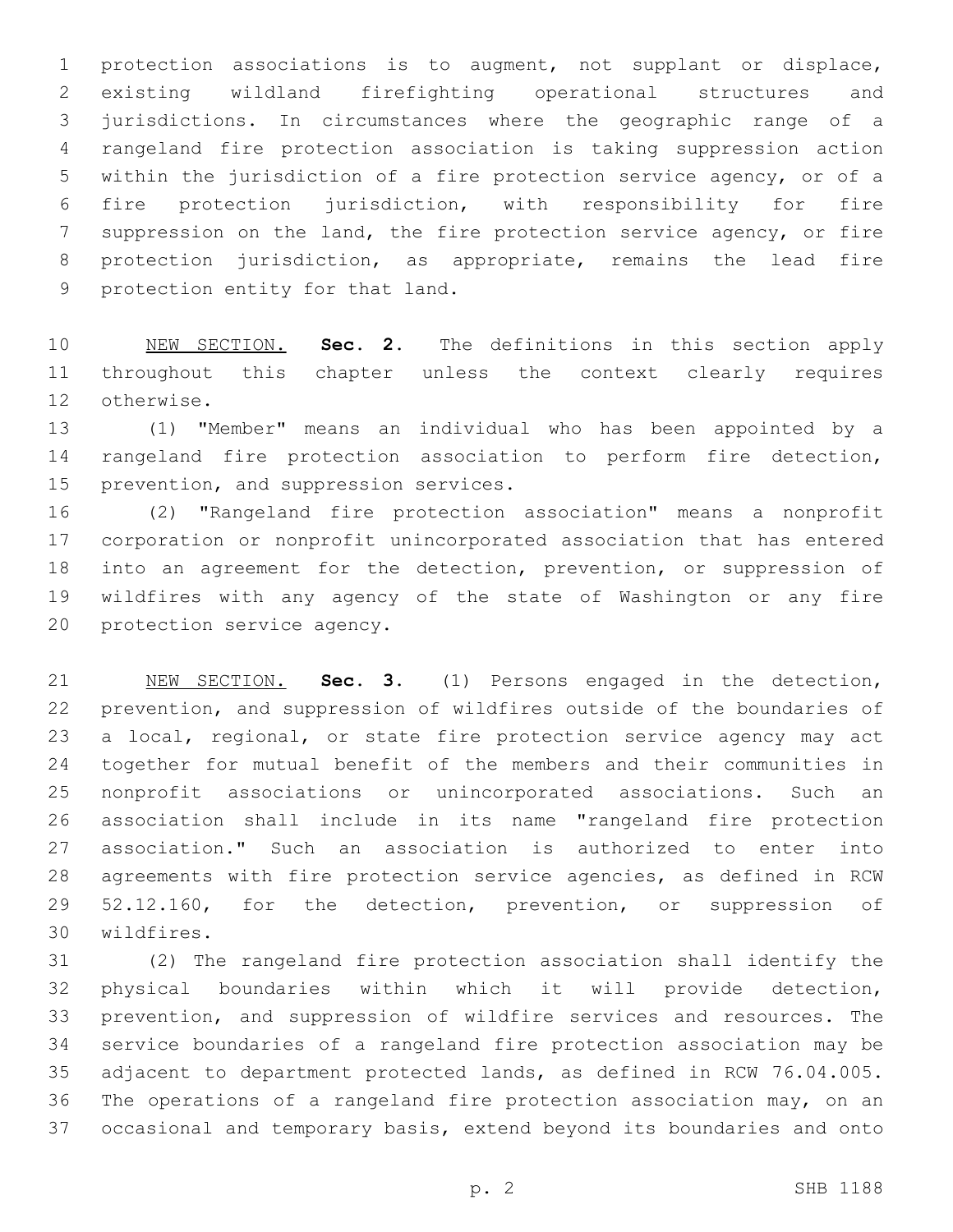department protected lands for the purpose of attempting to extinguish or control a wildland fire consistent with RCW 76.04.770.

 (3) The rangeland fire protection association must have liability insurance.4

 (4) The provisions of this chapter do not require a person or a person's agent to be a member of a rangeland fire protection association in order to suppress a fire occurring on the person's property or fires that pose a threat to the person's property.

 NEW SECTION. **Sec. 4.** (1) Rangeland fire protection association members must:

11 (a) Be at least eighteen years of age;

 (b) During all fire suppression activities, use and maintain personal protective equipment that meets published standards of the Washington state department of natural resources or United States bureau of land management as appropriate during wildfire suppression 16 activities; and

 (c) Have achieved a basic level of wildland fire training. The recommended training for a rangeland fire protection association member participating in wildland fire suppression is training that achieves the level of wildland firefighter 2, as specified in the published standards of the national wildfire coordinating group. The exterior firefighting training and certification standard developed by the department of labor and industries pursuant to section 9 of this act may also be used to satisfy the training requirement of this subsection (1)(c) once the exterior firefighting training and 26 certification standard has been adopted.

 (2) The provisions of RCW 76.04.770 apply to members of a 28 rangeland fire protection association.

 **Sec. 5.** RCW 43.30.111 and 2017 c 104 s 2 are each amended to 30 read as follows:

 (1) The commissioner must appoint a local wildland fire liaison that reports directly to the commissioner or the supervisor and generally represents the interests and concerns of landowners and the general public during any fire suppression activities of the 35 department.

(2) The role of the local wildland fire liaison is to:

 (a) Provide advice to the commissioner on issues such as access to land during fire suppression activities, the availability of local

p. 3 SHB 1188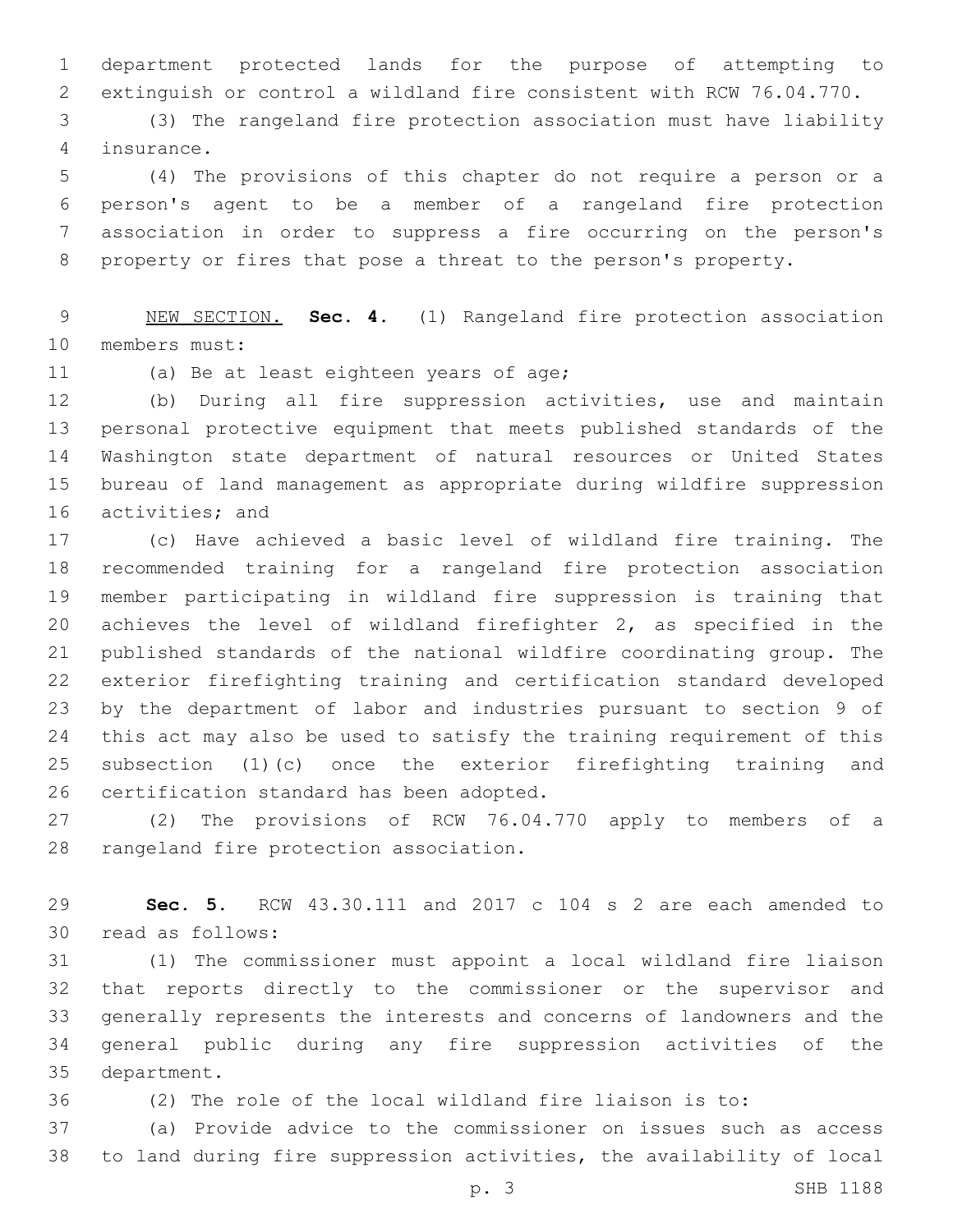fire suppression assets, environmental concerns, and landowner interests; ((and))

 (b) Provide information to a rangeland fire protection association concerning the department's wildfire detection, prevention, and suppression activities taking place within the boundaries of the rangeland fire protection association; and

 (c) Fulfill other duties as assigned by the commissioner or the legislature, including the recruitment of local wildland fire suppression contractors as provided in RCW 76.04.181.

 (3) In appointing the local wildland fire liaison, the commissioner must consult with county legislative authorities either directly or through an organization that represents the interests of 13 county legislative authorities.

 (4) All requirements in this section are subject to the availability of amounts appropriated for the specific purposes 16 described.

 NEW SECTION. **Sec. 6.** A new section is added to chapter 43.30 18 RCW to read as follows:

 (1)(a) The department may enter into agreements for the detection, prevention, or suppression of fires with a rangeland fire protection association established under Title 24 RCW.

 (b) The department may negotiate the form and content of the agreement, and may determine the safety, administrative, and training requirements that must be met in order for the rangeland fire protection association to enter into an agreement. The agreement must specify the manner in which rangeland fire protection association members and equipment will be utilized when the department assumes command of any wildfire response occurring within the physical boundaries of a rangeland fire protection association.

 (2) The department shall assist, consistent with the terms of an agreement adopted pursuant to subsection (1) of this section, any rangeland fire protection association with which it has signed an agreement in procuring: Funding or equipment for the association to carry out the duties of the association; training for the members of the association; and personal protective equipment for the members of the association. The agreement must provide for some form of involvement for rangeland fire protection association members and equipment when the department assumes command of any wildfire response occurring within the physical boundaries of a rangeland fire

p. 4 SHB 1188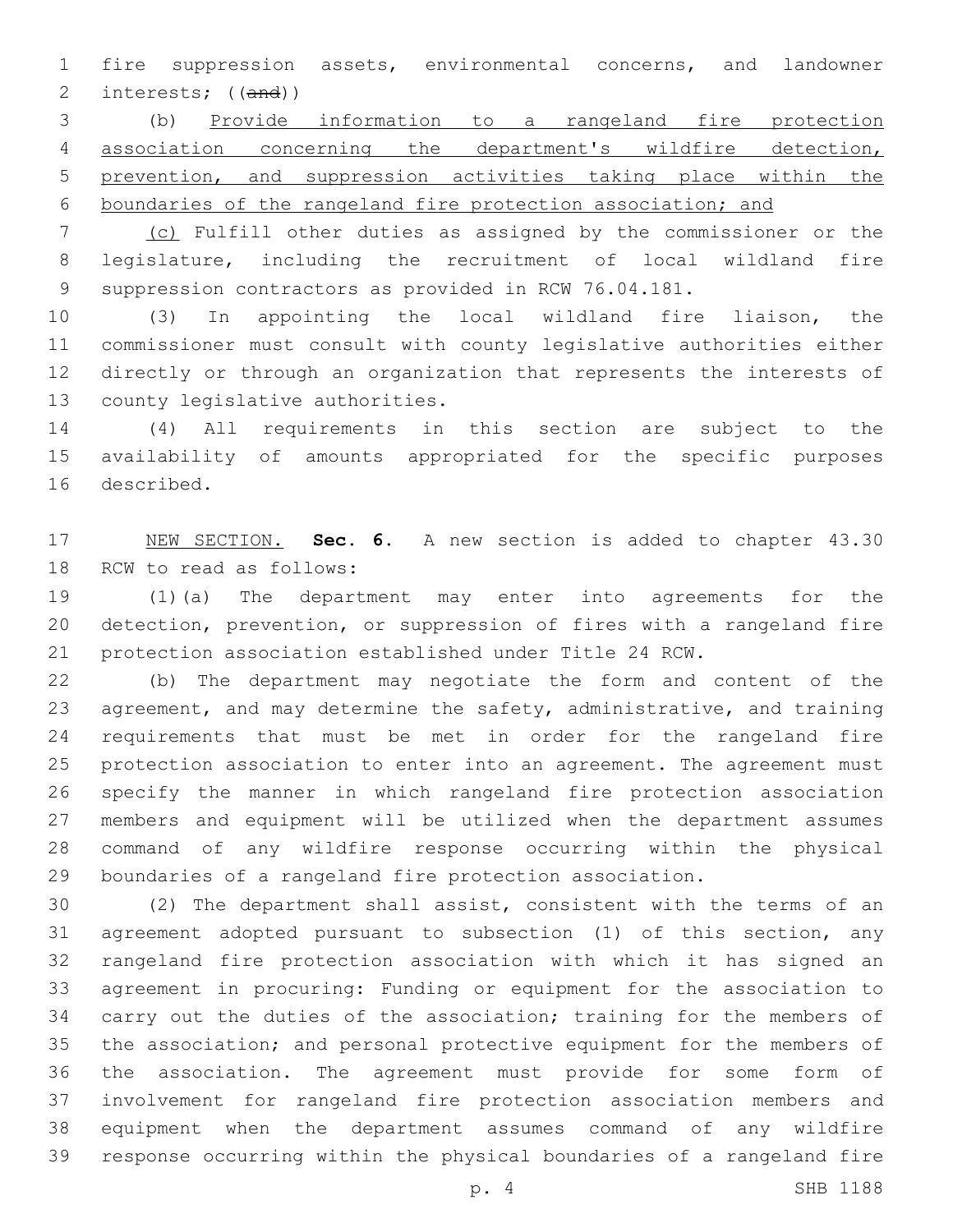protection association, but nothing in the agreement or this section may be construed to reduce the authority of the properly designated incident commander for the wildfire response to organize and direct available resources for the safe, efficient, and effective suppression of the fire. The agreement must require a department representative to conduct a debrief with a representative of the rangeland fire protection association when the department assumes command of a fire that the rangeland fire protection association had 9 been fighting.

 (3) The department may develop and publish recommendations 11 concerning the formation, management, operation, and training of members of a rangeland fire protection association established under 13 Title 24 RCW.

 (4) Prior to entering into an agreement with a rangeland fire 15 protection association, and annually thereafter, the department shall review and inspect the rangeland fire protection association for the 17 following:

 (a) The governance and management structure of the rangeland fire 19 protection association;

20 (b) The adequacy of liability insurance; and

 (c) The training of all rangeland fire protection association 22 personnel.

 **Sec. 7.** RCW 52.12.160 and 2012 c 14 s 1 are each amended to read as follows:24

 (1) The definitions in this section apply throughout this section and RCW 4.24.780 unless the context clearly requires otherwise.

 (a) "Fire protection service agency" or "agency" means any local, state, or federal governmental entity responsible for the provision of firefighting services, including fire protection districts, regional fire protection service authorities, cities, towns, port districts, the department of natural resources, and federal 32 reservations.

 (b) "Fire protection jurisdiction" means an area or property located within a fire protection district, a regional fire protection service authority, a city, a town, a port district, lands protected by the department of natural resources under chapter 76.04 RCW, or on 37 federal lands.

 (c) "Firefighting services" means the provision of fire prevention services, fire suppression services, emergency medical

p. 5 SHB 1188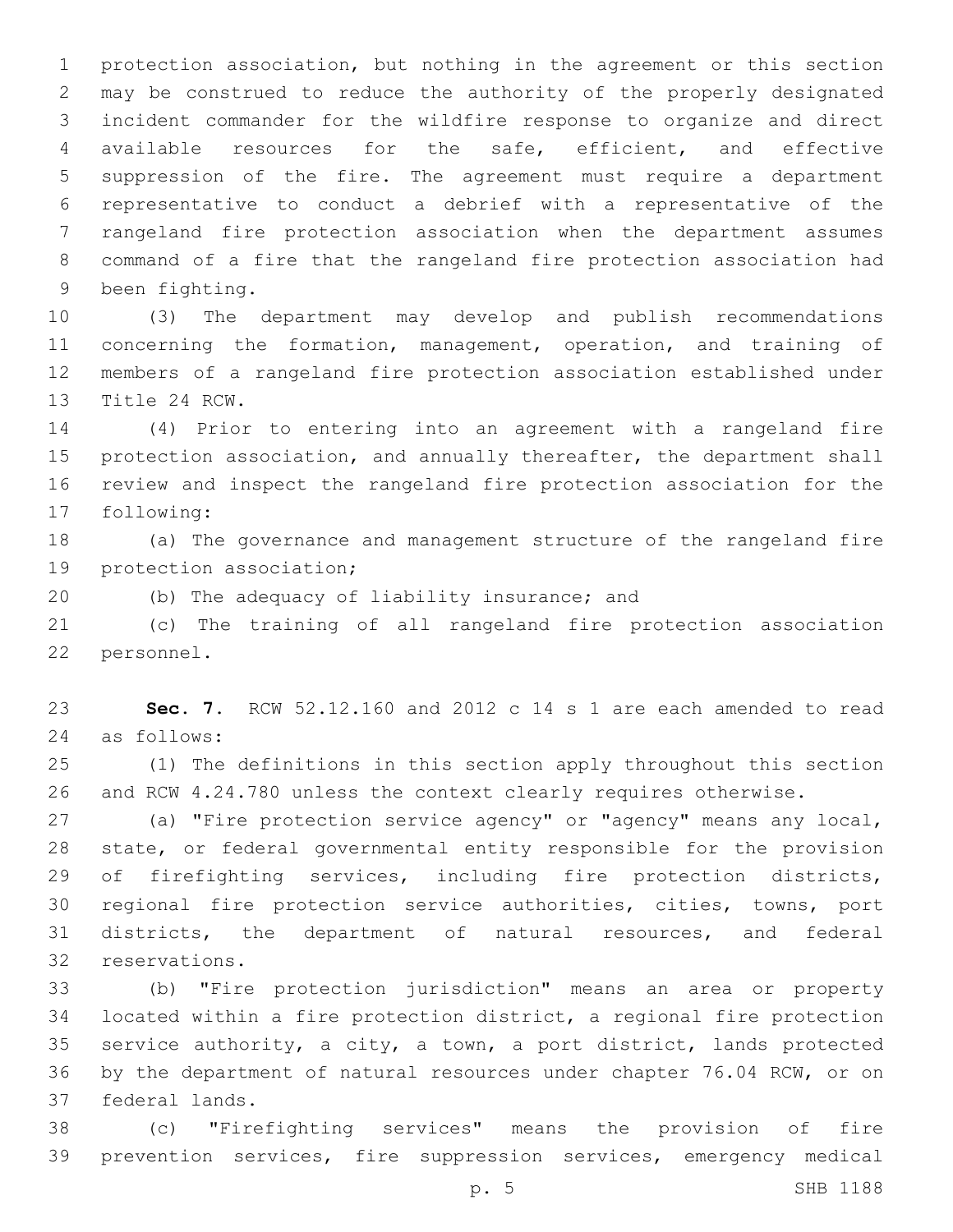services, and other services related to the protection of life and 2 property.

 (d) "Improved property" means property upon which a structure is located, including bridges and agricultural structures as defined in 5 RCW 19.27.015.

(e) "Property" means land, structures, or land and structures.

 (f) "Unimproved property" has the same meaning as "unimproved 8 lands" in RCW 76.04.005.

 (g) "Unprotected land" means improved property located outside a 10 fire protection jurisdiction.

 (2)(a) In order to facilitate the provision of firefighting services to unprotected lands, property owners of unprotected lands are encouraged, to the extent practicable, to form or annex into a fire protection jurisdiction or to enter into a written contractual agreement with a fire protection service agency or agencies for the provision of firefighting services. Any written contractual agreement between a property owner and a fire protection service agency must include, at minimum, a risk assessment of the property as well as a 19 capabilities assessment for the district.

 (b) Property owners of unprotected land who choose not to form or annex into a fire protection jurisdiction or to enter into a written contractual agreement with a fire protection agency or agencies for the provision of firefighting services, do so willingly and with full knowledge that a fire protection service agency is not obligated to provide firefighting services to unprotected land.

 (3) In the absence of a written contractual agreement, a fire protection service agency may initiate firefighting services on unprotected land outside its fire protection jurisdiction in the following instances: (a) Service was specifically requested by a landowner or other fire service protection agency; (b) service could reasonably be believed to prevent the spread of a fire onto lands protected by the agency; or (c) service could reasonably be believed to substantially mitigate the risk of harm to life or property by preventing the spread of a fire onto other unprotected lands.

 (4)(a) The property owner or owners shall reimburse an agency initiating firefighting services on unprotected land outside its fire protection jurisdiction for actual costs that are incurred that are proportionate to the fire itself. Cost recovery is based upon the Washington fire chiefs standardized fire service fee schedule.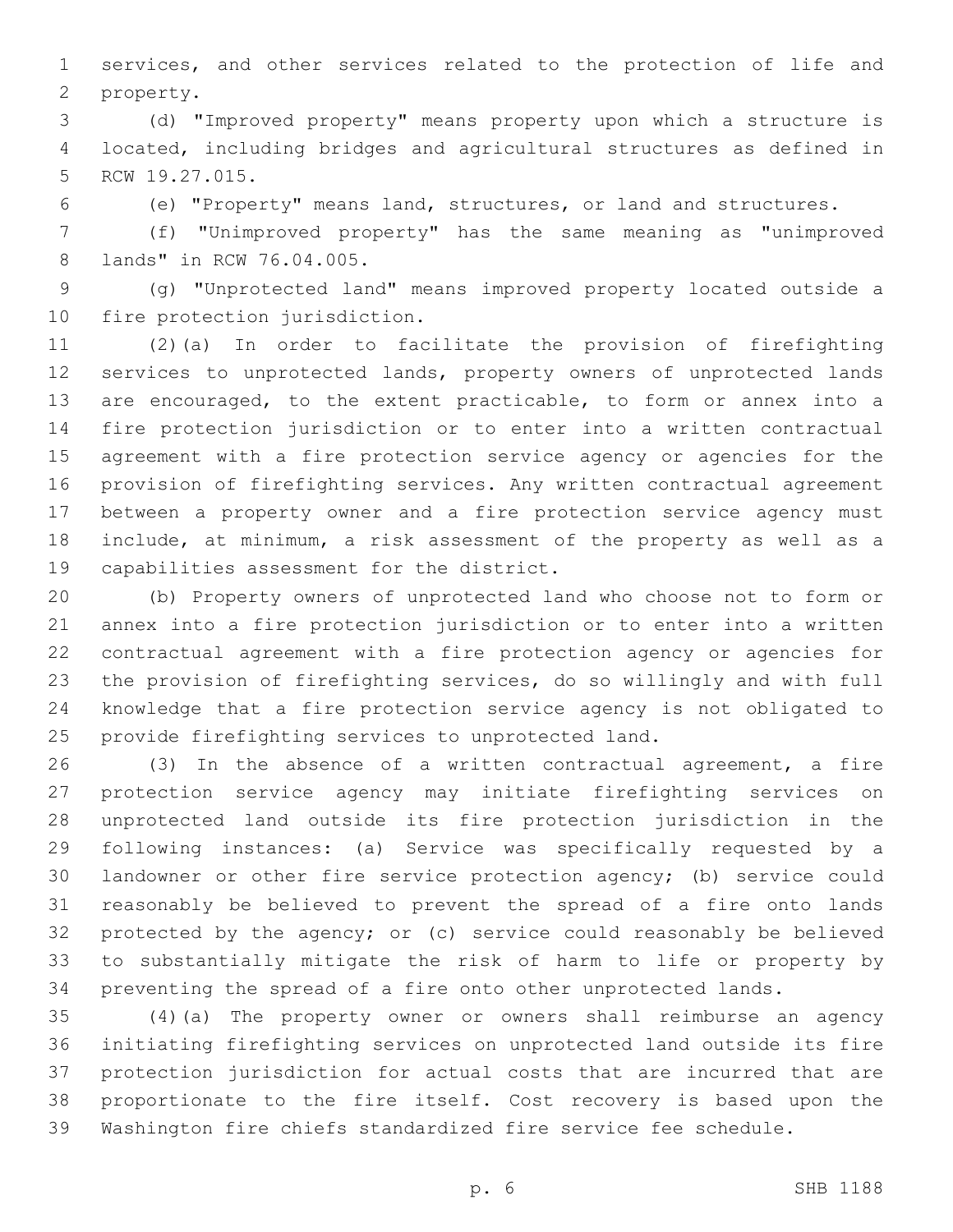(b) If a property owner fails to pay or defaults in payment to an agency for services rendered, the agency is entitled to pursue payment through the collections process outlined in RCW 19.16.500 or 4 through initiation of court action.

5 (5) A fire protection service agency may enter into agreements 6 for the detection, prevention, or suppression of fires with a 7 rangeland fire protection association established under Title 24 RCW. 8 The fire protection service agency may negotiate the form and content 9 of the agreement, and may determine the safety, administrative, and 10 training requirements that must be met in order for the rangeland 11 fire protection association to enter into an agreement. Agreements 12 may also include assistance with procuring equipment and training. 13 The agreement must specify the manner in which rangeland fire 14 protection association members and equipment will be utilized when a 15 fire protection service agency assumes command of any wildfire 16 response occurring within the physical boundaries of a rangeland fire 17 protection association. The agreement must provide for some form of 18 involvement for rangeland fire protection association members and 19 equipment when a fire protection service agency assumes command of 20 any wildfire response occurring within the physical boundaries of a 21 rangeland fire protection association, but nothing in the agreement 22 or this section may be construed to reduce the authority of the 23 properly designated incident commander for the wildfire response to 24 organize and direct available resources for the safe, efficient, and 25 effective suppression of the fire. The agreement must require a fire 26 protection service agency representative to conduct a debrief with a 27 representative of the rangeland fire protection association when the 28 fire protection service agency assumes command of a fire that the 29 rangeland fire protection association had been fighting.

30 NEW SECTION. **Sec. 8.** A new section is added to chapter 52.12 31 RCW to read as follows:

 (1) A statewide association representing chiefs of fire districts and regional fire protection service authorities, together with the department of natural resources, shall facilitate a work group with the participation of other stakeholders for the purpose of developing a model rangeland fire protection volunteer firefighting program that incorporates wildland firefighting training and exterior firefighting certification as developed by the department of labor and industries 39 pursuant to section 9 of this act.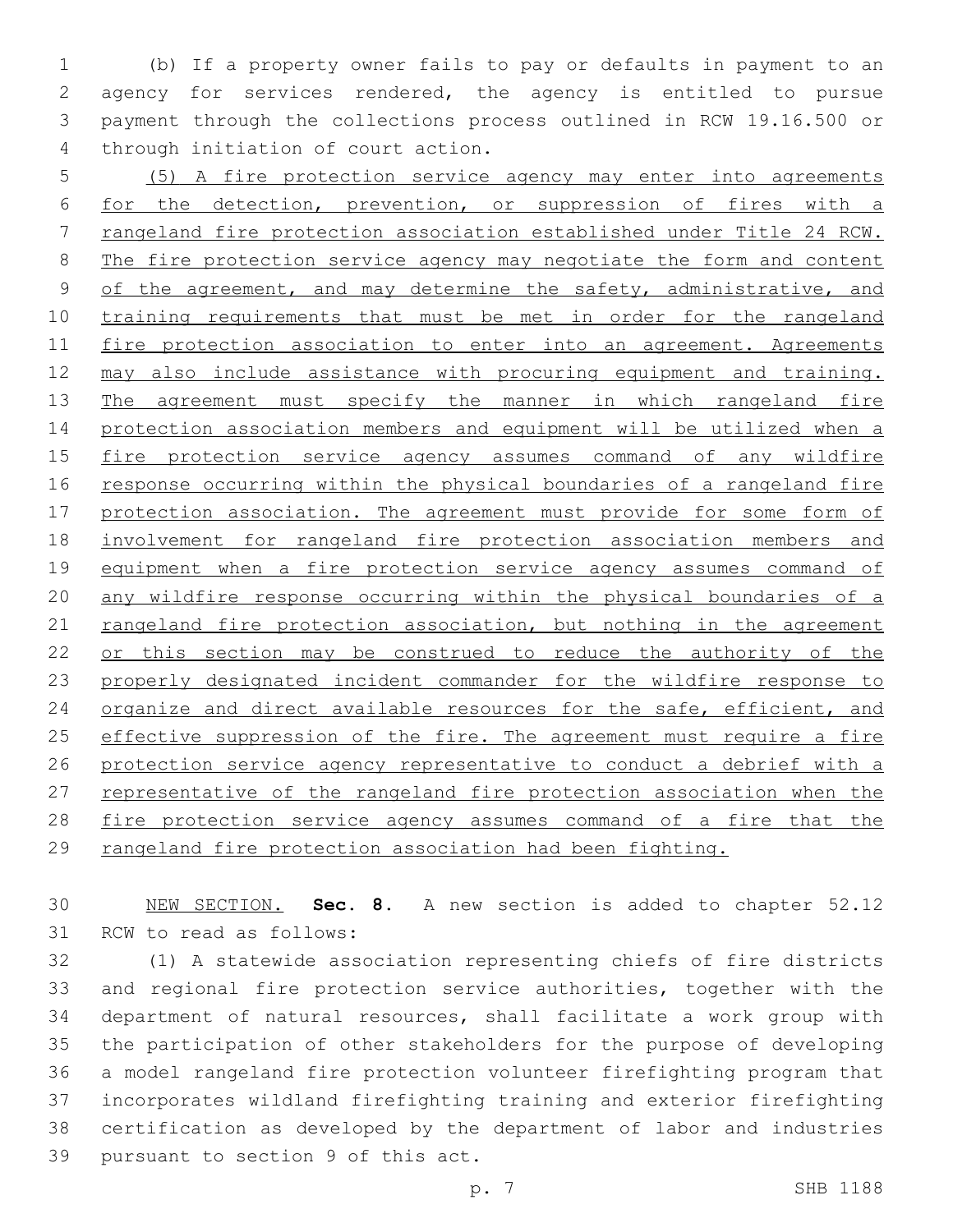(2) Fire protection districts and regional fire protection service authorities are authorized to implement a rangeland fire protection firefighting program utilizing volunteer firefighters who have received wildland firefighting training and certified exterior firefighters as defined by the department of labor and industries.

 (3) Fire protection districts and regional fire protection service authorities are authorized to utilize members who do not reside within the geographic jurisdiction of the fire protection district, or regional fire protection service authority, as appropriate, but are proximate to the fire protection district, or regional fire protection service authority, as part of the district's or authority's rangeland fire protection firefighting program.

 (4) Fire protection districts and regional fire protection service authorities that have entered into a mutual aid agreement with the department of natural resources are authorized to receive wildland firefighting resources when available and offered by the department. These resources may be strategically located within or proximate to a fire protection district and regional fire protection service authority in order to support the district's or authority's 20 rangeland fire protection firefighting program.

 (5) Nothing in this section may be construed to limit the establishment of rangeland fire protection associations under Title 23 24 RCW.

 NEW SECTION. **Sec. 9.** A new section is added to chapter 49.17 25 RCW to read as follows:

 The department shall adopt by rule, with concurrence from the office of the state fire marshal, an exterior firefighting training and certification standard appropriate for rangeland firefighting that excludes the following firefighting activities: Interior structural firefighting; confined space rescue; hazardous materials operations; technical rescue; water rescue operations; and operating at ten feet or more above grade. The certification standard may not require self-contained breathing apparatus certification or use, structural firefighting gear, or other requirements associated with interior structural firefighting requirements. Upon adoption, the training standard may be used by a rangeland fire protection association to satisfy the training requirement of section 4(1)(c) of this act, as well as, where appropriate, by fire protection districts 39 and regional fire protection service authorities.